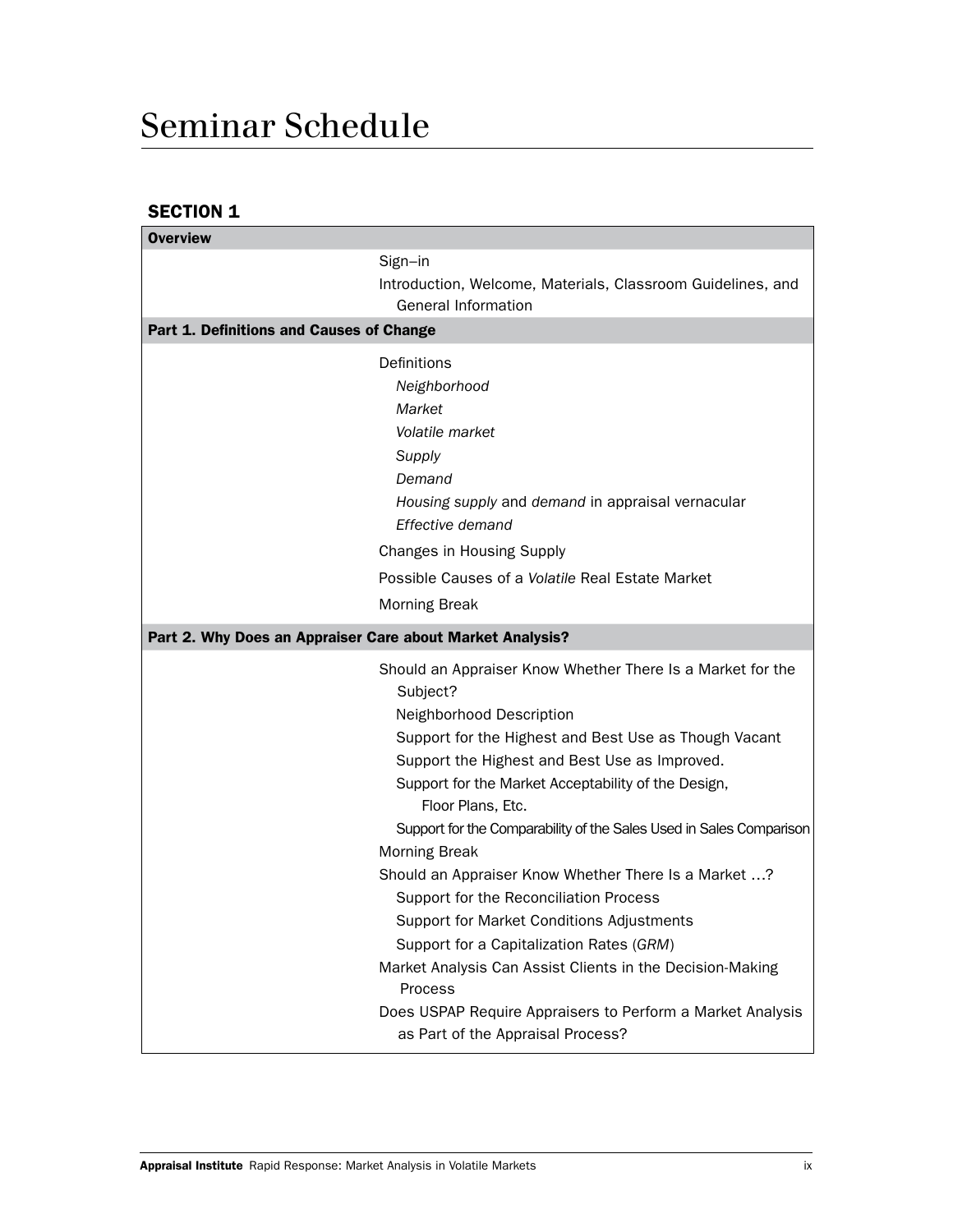SECTION 1, cont.

| Part 3. Market Analysis Methodologies, Research Techniques, and Flaws |  |  |
|-----------------------------------------------------------------------|--|--|
| Market Analysis Methodologies                                         |  |  |
| The Most Probable Buyer                                               |  |  |
| Tracking Mean or Median Sale Prices                                   |  |  |
| Using Price as a Parameter                                            |  |  |
| Tracking the Mean or Median Prices for the Entire Market              |  |  |
| <b>LUNCH</b>                                                          |  |  |
| Tracking Median or Mean Sale Prices, cont.                            |  |  |
| Active Listings vs. Sales in the Last Year                            |  |  |
| <b>Misleading Statistics</b>                                          |  |  |
| Sale and Resale of the Same Property                                  |  |  |
| <b>Building Permits</b>                                               |  |  |
| Application on Residential Forms                                      |  |  |
| Neighborhood Section                                                  |  |  |
| Sales Comparison Section                                              |  |  |
| Market Analysis Tool                                                  |  |  |
| Afternoon Break                                                       |  |  |

SECTION 2

| Part 4. Preset Market Analysis Reports from MLS Systems                 |  |  |
|-------------------------------------------------------------------------|--|--|
| Market Analysis Reports from MLS Systems: Manually<br>Created or Preset |  |  |
| Charts, Graphs, and Reports                                             |  |  |
| Average Days on Market (ADOM) for Sold Listings—manual                  |  |  |
| Average Days on Market vs. Median List Price—preset                     |  |  |
| Historic Count of Active Listings—manual                                |  |  |
| Example: Historic Count of Active Listings-preset-                      |  |  |
| 5 years                                                                 |  |  |
| Historic Count of Sold Listings—preset—2 years                          |  |  |
| Month-by-Month Sales Volume-manual                                      |  |  |
| Number of Pending Listings—preset                                       |  |  |
| Afternoon Break                                                         |  |  |
| Charts, Graphs, and Reports, cont.                                      |  |  |
| Historic Sales Graphed in Price Ranges—preset—5 years                   |  |  |
| Historic Sales Price Trend—manual                                       |  |  |
| List Price to Sale Price Ratios over Time—manual                        |  |  |
| Sale Price to List Price-preset                                         |  |  |